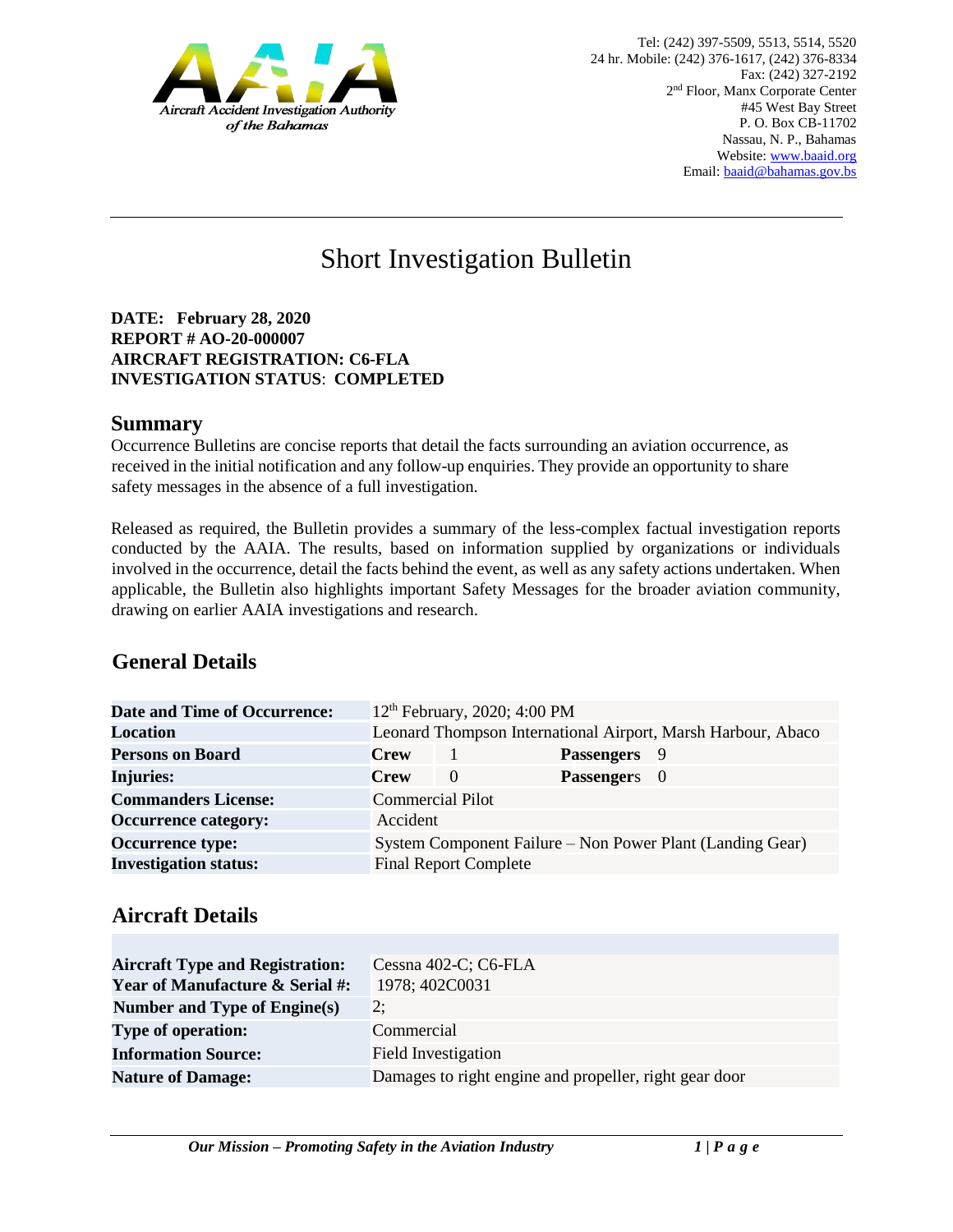### **Occurrence Summary**

On the 12<sup>th</sup> February, 2020, a Cessna 402 aircraft, registration C6-FLA, operated by Flamingo Air Limited, after landing and while taxiing to the terminal, the right landing gear collapsed after falling in a pot hole on the maneuvering surface area at the Leonard Thompson International Airport (MYAM), Marsh Harbour, Abaco, Bahamas.

The scheduled airline flight departed from the Grand Bahama International Airport (MYGF) with a total of ten souls on board (9 passengers, 1 crew) and arrived at MYAM at 4:00 PM.

According to the pilot, the flight enroute was uneventful and after a successful landing, and while taxiing on Taxiway Bravo enroute to the ramp area, the aircraft fell into one of several 'potholes' that littered the movement area resulting in the main gear collapsing.



As a result of the gear collapse, the aircraft received

damages to its right trailing edge, right propeller and engine, right landing gear door and underneath right side of the fuselage. No injuries were reported. The weather at the time of the accident was visual meteorological conditions and not a factor in this occurrence.

# **Safety Concern**

As a result of the investigation into this occurrence, the AAIA identified the state of the taxiway as a serious safety hazard because of the various potholes of varying size and depth that poses a potential danger to any aircraft unfortunate to fall in any.

Safety concerns identified were addressed to the Family Island Airport Division with responsibility for the operation of the family island airports, as well as the regulator Bahamas Civil Aviation Authority (BCAA) with oversight and surveillance responsibility for aviation in the Bahamas. Both organizations were aware of the deteriorating condition of the aerodrome previously and were addressing the issues. They were however, requested to provide the AAIA with mitigation measures proposed, including timelines to repair the "gaping potholes" and provide information on what immediate measures were put in place or proposed to prevent others using this taxiway from suffering the same fate as C6-FLA.

Up to publication of this report,

- The BCAA have advised they were liaising with FIAD on status of works to correct the hazards.
- FIAD also advised they were coordinating efforts with the Ministry of Works for resurfacing of the area.
- No immediate action to address the hazards were provided by the BCAA nor the FIAD.

The AAIA will continue with follow up with both organizations until the identified hazards have been addressed. Status of all work will be updated on the AAIA website under Safety Recommendations tab at [www.baaid.org.](http://www.baaid.org/)